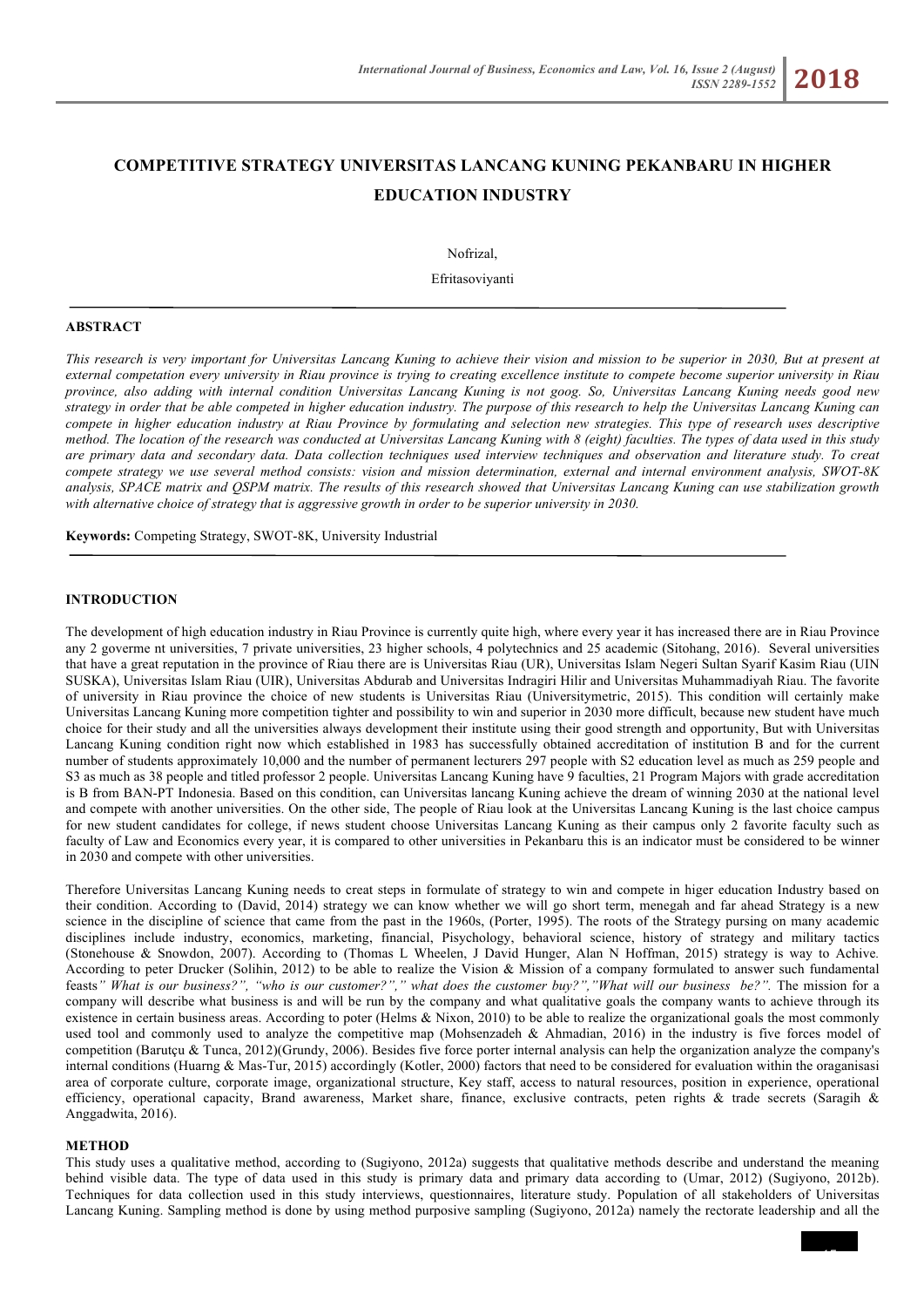deans at Universitas Lancang Kuning. Stages to creat strategy and determine the choice of strategies that can be used Universitas Lancang Kuning to competitive there are analysis Vision Statement, Statement Mission, External and Internal Environmental Analysis, Evaluation of External Factors- EFE (*Exsternal Factor Evaluation),* Evalulation Factor Internal - IFE (*Internal Factor Evaluation),* Analysis Matrix (SWOT-8K)(Helms & Nixon, 2010), Determination chosing alternative using QSPM dan TWOS matrix of Strategic Action Matrices (SPACE)(Tsitsipati & Athanasios, 2014), and (Shahba, Arjmandi, Monavari, & Ghodusi, 2017).

#### **RESULT AND DISCUSSION**

#### Respondents Biodata

Observation techniques and interviews this research is also done by distributing questionnaires directly to the respondent faculty leaders and rectorate leaders. Characteristics of respondents in this study is divided into several categories, namely: gender, duration, Education and Position. In this study, the number of questionnaires distributed as many as 13 copies consisting of 4 people came from the leadership of the rectorate and 9 people came from the faculty leadership. The results of respondents' analysis for gender reponden dominated by male gender with the number of 62.5% while women amounted to 37.5%. In the analysis results for long served results analysis showed that respondents with 2-4 years old dominated by 87% while 0-2 years at 37.5% and for 6-8 years only get value of 12.5%. Furthermore, for the analysis of education category, the result of question shows for education S2 with 75% while for education S3 25% and last for analysis of respondent position result show that position as dean earn 62.5% while rectorate leader 37,5%.

#### **Analysis Vision dan Mision**

The vision statement is very important in the formulation of a company's strategy (Supriyono, Fathoni, & Hasiholan, 2016)(Solihin, 2012) as well as the Universitas Lancang Kuning has a vision of "Becoming a Superior University at the National Level Based on Malay Culture 2030" based on vision statement when associated with a given perspective (Davies, John, & Thomas, 2014) can be seen from several perspectives such as the table 1 below: **Tabel 1. Assessment of the Characteristics of Statement of Vision Universitas Lancang Kuning**

| <b>Characteristics</b> | <b>Explanation</b>                                                                                                                                                                   |   | Appraisal |  |
|------------------------|--------------------------------------------------------------------------------------------------------------------------------------------------------------------------------------|---|-----------|--|
|                        |                                                                                                                                                                                      |   | No.       |  |
| Chart                  | Describes the intent and purpose of the company being developed by management as well as the<br>company's position in related industry (Market Share)                                |   |           |  |
| Directing              | Future-oriented: describes the strategic objectives set by management and change in product /<br>market / client / technology share that will help companies face future competition | N |           |  |
| Focus                  | Specific in helping management generate a decision and prepare resources                                                                                                             |   |           |  |
| Flexible               | it is not a one-time statement that can not change. The direction of the company's objectives may<br>change according to product changes, market share, consumer, and technology     | V |           |  |
| Affordable             | Still a target that is not excessive, so that can be achieved by the company within a certain period                                                                                 |   |           |  |
| Interesting            | Identifying how the direction has been taken is an attractive, long-term business arena for<br>stakeholders                                                                          |   |           |  |
| Easy to<br>communicate | Can be explained in 5-10 minutes, words and slogans are easy to say and remember.                                                                                                    |   |           |  |

Source: (Data Process, 2018)

Furthermore to realize the vision must be supported by a good mission also the results of analysis using the approach of Fred R. David in (Tjoe, T. F., & Sarjono, 2010) it can be seen table 2 below.

### **Table 2. Assessment of the Characteristics of Statement of mision Universitas Lancang Kuning**

|                           | <b>Ouistion</b>                                                                    |  | Appraisal |  |
|---------------------------|------------------------------------------------------------------------------------|--|-----------|--|
| <b>Characteristics</b>    |                                                                                    |  | No        |  |
| Consumer                  | Who are the company's consumers                                                    |  |           |  |
| Products or services      | What is the company's main product or service?                                     |  |           |  |
| Market                    | Geographically, where companies compete?                                           |  |           |  |
| Technology                | Is the company technologically sophisticated?                                      |  |           |  |
| Focus on survival, Growth | Is the company committed to healthy growth and financial condition?                |  |           |  |
| Philosophy                | What are the company's basic ethical beliefs, values, aspirations, and priorities? |  |           |  |
| Self concept              | What are the specific competencies or key competitive advantages of a company?     |  |           |  |
| Focus on public image     | Is the company responsive to economic, social, community and environmental issues? |  |           |  |
| Focus on employees        | Are employees viewed as valuable corporate assets?                                 |  |           |  |

Source: (Data Process, 2018)

Based on the two statements of Vision and Mission above it can be concluded that Universitas Lancang Kuning has clearly described the strategic objectives to be achieved in the future, but there are some missions that must be adjusted or added to answer and support the vision statement and this is not easy to do in time which is short.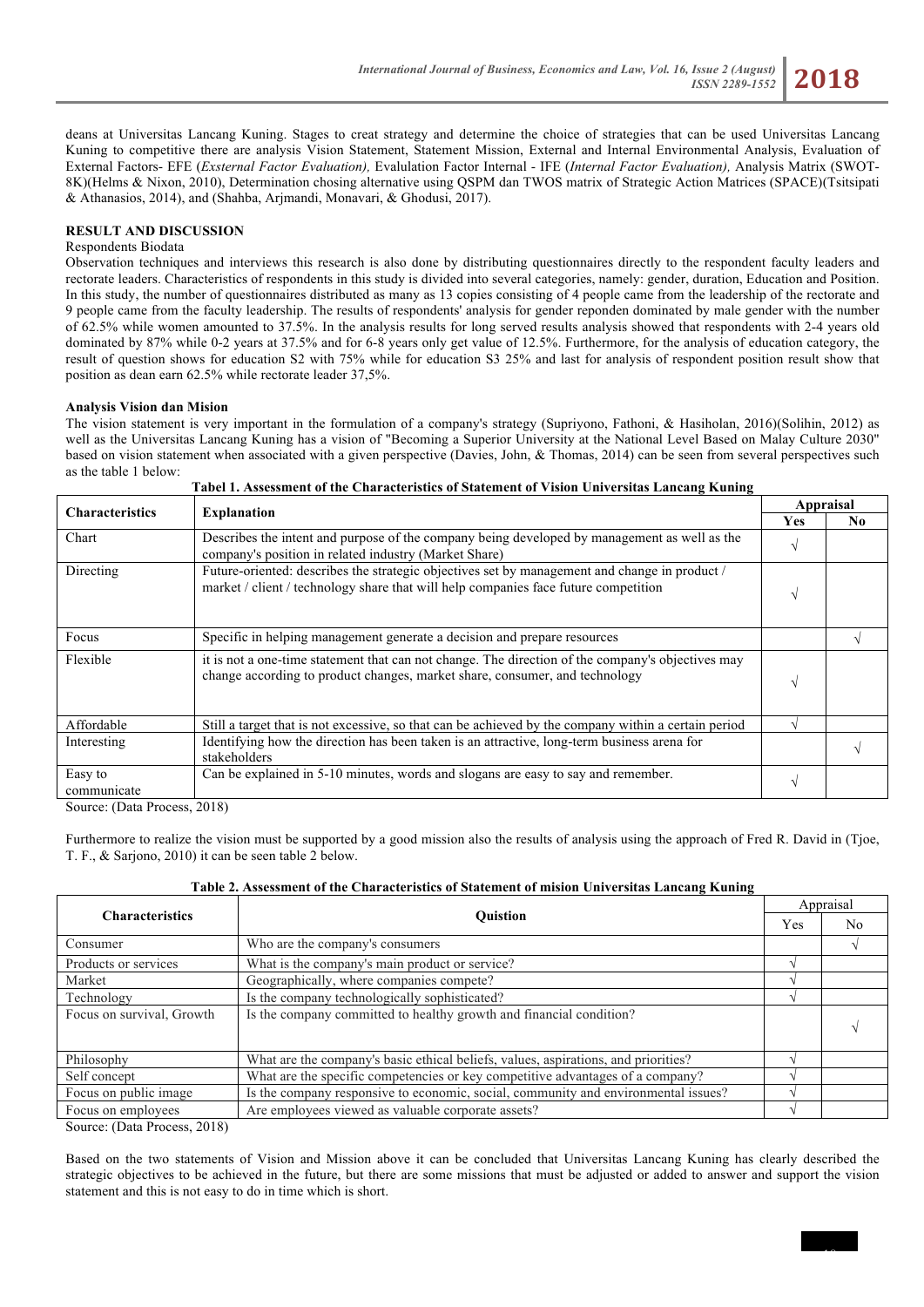#### **External Environmental Analysis**

University of Lancang Kuning University can not be separated from political influence because Universitas Lancang Kuning was established by Riau Provincial Government and Riau society figures Some forms of political influence on the journey of Universitas Lancang Kuning namely DPRD Riau Initiative form rescue team Universitas Lancang Kuning caused by the release of government regulations in the new provisions, a campus must have own land and buildings. Today, Universitas Lancang Kuning's land is owned by government (riauterkini.com, 2018),(Maulana, 2018). Politics in the world of higher education can not be separated from the policies and regulations made by the government such as the budget policy of the division of State Budget (State Income and Expenditure Budget) each year according to Minister of Higher Technology Research and Higher Education Mohamad Nasir reveals, the budget of higher education 2014 to 2017 is 46 trillion, 42 trillion, 40 trillion, and 39 trillion have decreased every year (Fadilah, 2016).

The government through Dikti Ristek also provides grants for domestic and foreign students such as LPDP, Bidikmisi and BUDIDN programs and grants for research and community service for lecturers (Ristekdikti, 2017) and improving the welfare of lecturers through serdos program in accordance with the regulation of the Minister of National Education No. 42 of 2007(Nasional, 2007).

In the economy sector of Higher Education Industry can not be separated from the economic environment because with the economy of a region can develop as well as the University. Economic factors used to measure the economy of a region seen from Inflation, Unemployment, Number of business fields, income per capita, exports and imports (Dwipartha, 2011). In Riau province has 12 districts and cities have various economic resources that continue to grow and grow like mines, fisheries, plantations, agriculture and bertenakan from 1.26 to 2.41 and continue to rise to 2.85. In terms of expenditure, the highest economic growth was achieved by Household Consumption Expenditure (PK-RT) of 4.26 percent and the Export of Goods and Services by 3.05 percent. According to (Gultom, 2017) shows the annual inflation rate of Riau Province (combined 3 cities), Kota Pekanbaru, Dumai, Tembilahan and Nasional, during 2014-2016. Inflation rate in Pekanbaru, Dumai and National. During the year 2014 increased compared to previous years. In addition to politics and economics Higher education industry can not be separated with the influence of technological developments with college technology can grow and grow to date. Some technologies that are often used for university operations such as computers, laptops, internet networks, e-mail, websites, blogspot, and others. Information technology in a narrow view explains the technological side of an information technology, such as hardware, software, databases, networks, and other devices (Musran Munizu, 2010).

Socio-cultural conditions viewed from the population is one of the important and fundamental development capital. In Riau Province when compared with the results of population data previously seen there was an increase in the population of Riau Province in the year 2015 which amounted to 13.56 percent where the population of Riau Province for 5,574,928 people and continued to add about 2,575,456 inhabitants or an average of 171, 70 thousand souls every year. Social also can not be separated from the world of education related to education according to (Suhardi, 2016) The number of high school and graduate levels is high enough that Universitas Lancang Kuning still has opportunities for new students from 413 high schools due to the considerable amount. The emergence of many educational institutions similar to various levels of education and facilities offerings will affect in terms of reduced interest of new students, when viewed from the competition among universities in Riau province is currently quite tight based on data from (Tinggi, 2016) shows the number of institutions there are 78 institutions with a number of 381 study programs (Tinggi, 2016) Based on the data is not easy for Universitas Lancang Kuning to be able to compete with higher education industry in Riau Province. Furthermore, Substitution Products are alternative products that can perform the same functions as previous or different products in Riau Province there are skill training institutions such as LP3I, RIC, Al-Azhar College atc.

#### **Internal Environment Analysis**

To see how the environment of Internal Universitas Lancang Kuning viewed from the aspect of Human Power (HR) is a central factor in an organization currently lecturer based on data forlab ristekdikti number of lecturers Universitas Lancang Kuning Numbered 335 lecturers with level S2 S2 as much as 301 and education S3 as many as 34 people and 2 people holding a title of Professor (Dikti, 2018). Besides Universitas Lancang Kuning Also encourage the Lecturers for S2 to Continue to S3 of them take advantage of cooperation with Da-yeh University in Taiwan and other campuses (Magazin, 2018). Besides Universitas Lancang Kuning lecturers education also has several lecturers of international achievement including Law Faculty lecturers who get Pengahargaan from Postgraduate Fellowship, DGHE (Indonesian Government from 2012 - 2015) (Magazin, 2018). Increased through training for lecturers by bringing in experts and experts in their field. But there are some advantages that Universitas Lancang Kuning has for lecturers. There are also some disadvantages that need to be looked at in the human resources department. There are several faculties in Universitas Lancang Kuning, there is still no lecturer cadre planning, so this faculty is minimal young lecturer and more dominated by lecturer with senior age. In terms of lecturer's acceptance is done through a very tight stage where applicants candidates as lecturers come from various graduates of leading universities in Indonesia (Universitas Lancang Kuning, 2017a). While on the side of lecturers development for research and community service in 2018 Universitas Lancang Kuning lecturers obtained the achievement by successfully occupying the first rank as grant recipients Kemenristek Dikti part Kopertis Region X shaded West Sumatera, Jambi, Riau and Riau Islands with a total of 50 proposals from 53 Lecturers proposer and total cost of nearly 5 billion (Syahrul, 2018). Universitas Lancang Kuning also facilitate the lecturers to get educator certificate for professional lecturer (Serdos) by making Training of Educator Certification for Lecturer of University of Lancang Kuning by bringing in speakers and currently Universitas Lancang Kuning already has 157 lecturers who already have serdos certificate and every year keep increasing (Universitas Lancang Kuning, 2018).

Supporters in every business process depends on the size of the organization, the greater the organization the greater the need to support the organization. Universitas Lancang Kuning continues to strengthen supporting facilities to support Tri Dharma Perguruan Tinggi process. In the new student admissions system Universitas Lancang Kuning already using CBT (Computer Besed Test)(Universitas Lancang Kuning, 2016) and each faculty is equipped with libraries, canteen, hotspots, extensive parking and laboratories, in addition to existing buildings in the Faculty there are also other buildings that are Rectorate, Library, LPPM, Language Hall, Dormitory, Health Clinic and PKM (Center Student activities), Places of Worship, ICT, Master of Management Building and Master of Laws (Magazin, 2017).

In addition to building Universitas Lancang Kuning also can not be separated with technology to support the campus operations Bandwidth capacity increase always increases every year. In 2012 Bandwidth doubled to 350 MBps from the previous year which was only 112 MBps with 23 hotspots in Universitas Lancang Kuning(Universitas Lancang Kuning, 2017b). The improvement of information system is also done with the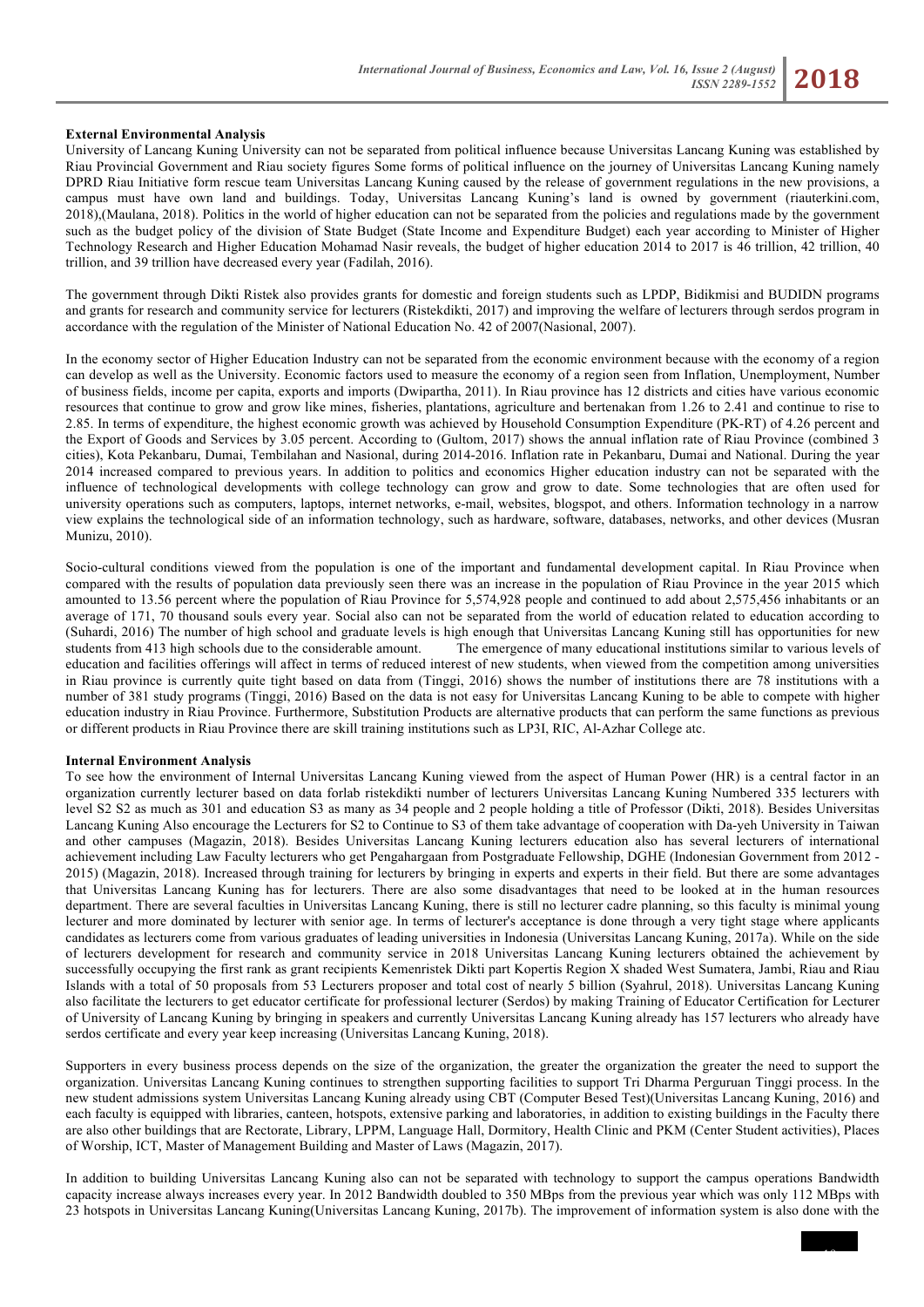development of Academic Information System (SIAK) and Website. In addition to the above facilities, Universitas Lancang Kuning also provides a means of transfortasi to support lecturer and student activities, which has 27 units of cars consisting of Bus, Pick Up, Mini Bus, and Sedan (Universitas Lancang Kuning, 2017c).

From the aspect of marketing strategy that used is using promotion strategy by installing baleho and banner in environment in pekanbaru city desides using banner and baleho Universitas Lancang Kuning also use promotion strategy by going directly to some regencies and cities in Riau, to introduce Universitas Lancang Kuning to the people of Riau. Besides, promotion is also done through social media (Magazin, 2017).

The form of promotion in addition to social media Universitas Lancang Kuning also actively post / publish information activities, cooperation and achievements by utilizing local online news media in Pekanbaru (TheoRizky, 2018). In the pricing strategy when compared with the 3 universities in Riau province Universitas Lancang Kuning was ranked the cheapest of the first tuition fees compared to other private universities such as UIR and UMRI.

#### **Evaluation of External Factors-EFE**

The EFE matrix is used to evaluate and determine the external factors of Lancang Kuning University used to identify opportunities and threats. The result of the determination of the weight and scale obtained by descriptive data of external factors and coupled with the result of questionnaire obtained from respondents consisting of deans and rectorate leadership. Based on the analysis of external factor evaluation of Lancang Kuning University shows that the total average of the score of 2.93 with the indicator that has a very big influence is about the relationship of Universitas Lancang Kuning with the Dear Government of Riau Province about the strategic policy of Universitas Lancang Kuning of 0.493 result shows so much influence from the role of government region to Universitas Lancang Kuning this result obtained after observation, interview and questionnaire distribution to the leaders in the Faculty and in the Rectorate. Furthermore, the second factor that has a great influence on Universitas Lancang Kuning is the high inter-educational competition (University, Polytechnic, Academy, High School) in Riau Province, has 7 Universities, 42 high schools with total institutions of 78 institutions with a score of 0.338 This factor should be a concern Universitas Lancang Kuning to create competitive advantage so it has different quality of education compared to universities in Riau Province.

#### **Evaluation of Internal Factors-EFI**

The EFI matrix is used to evaluate and determine the internal factors of the University of Lancang Kuning which are used to know the strengths and weaknesses. The result of the determination of the weight and scale of the descriptive data obtained by internal factors coupled with the results of questionnaires obtained from respondents consisting of deans and rectorate leadership. Based on the evaluation of internal factors of the University of Lancang Kuning, the result of the assessment shows that the score 2.91 with this value of Universitas Lancang Kuning has enough power to capture the opportunities that exist on external factors. For the internal factors that are very influential is Facilitate lecturers to have lecturer certification (Serdos) and Opening an exciting new majors (4 Master Program (S2) and the only one in Riau Province is PAUD Education, Forestry, Library Science with score value of both factors is 0.27.

#### **SWOT-8K Matrix Analysis**

Based on data of EFE and IFE analysis result using SWOT-8K Universitas Lancang Kuning matrix obtained value on external environment of 2.93 while in internal environment of 2.91 based on the result it can be concluded that currently Universitas Lancang Kuning strategic position in high education industry is in stable growth position see figure 1.



## **Figure 1. Chart SWOT-8K Matrix Universitas Lancang Kuning**

Based on the picture above That is, competitive advantages possessed by Universitas Lancang Kuning relatively smaller than the business opportunities available. As a result, Universitas Lancang Kuning can only grow in accordance with the capabilities that are owned, even if there is actually a business opportunity available. In other words, the growth of Universitas Lancang Kuning can not be drastic (fast), but gradually. So there is almost certainly a much greater chance of being exploited by a competitor.

#### **SPACE Matrix Analysis**

In this analysis will be analyzed to see the position of University of Lancang Kuning by looking at the condition of Finance, Environmental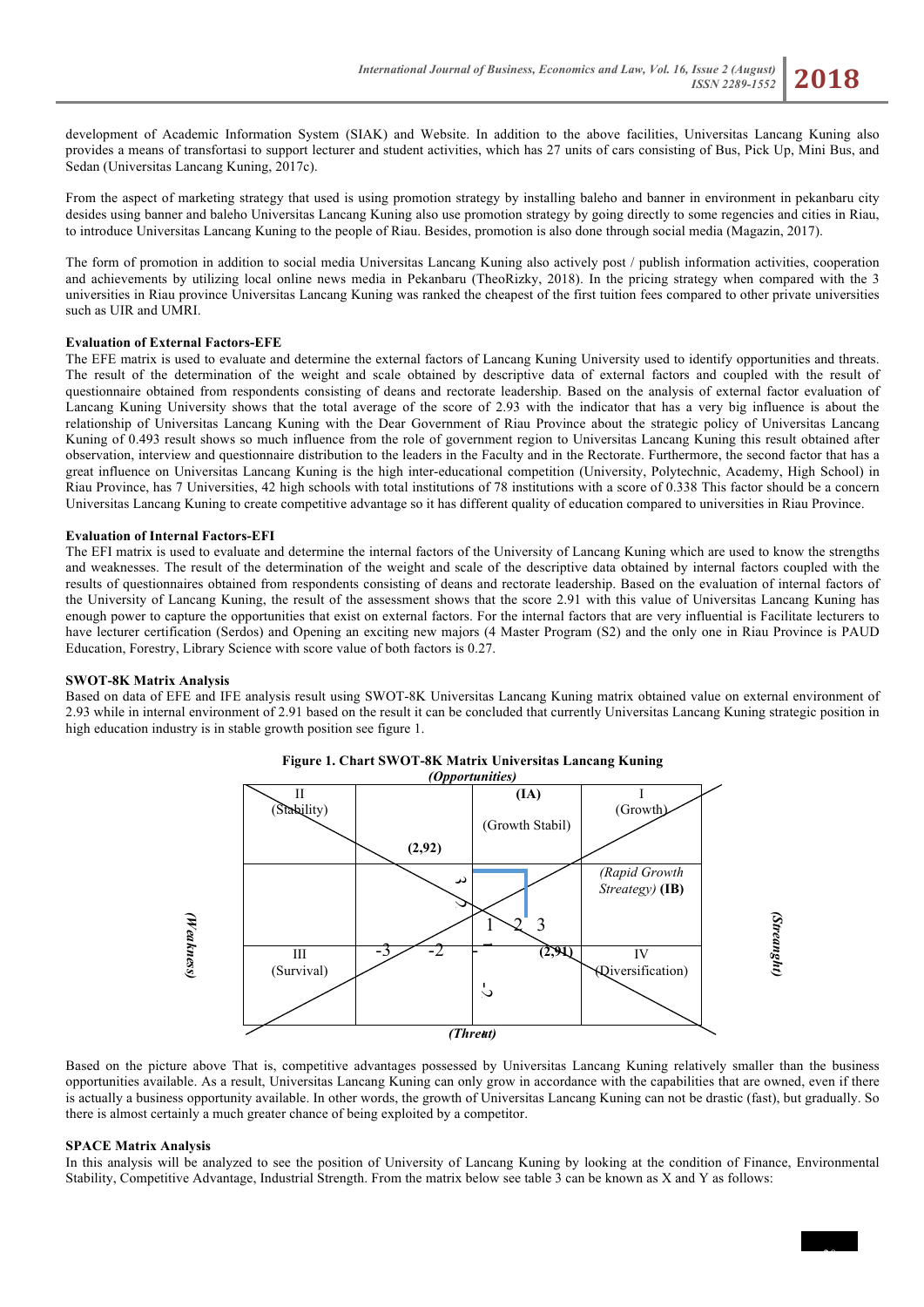Corner X : Average Score CA+ Average Score IS  $: (-1.5) +3$ : 1.5 Corner Y : Average Score FS + Average Score ES  $: 2.2 + (-1)$ : 1.2

Based on the calculation results show that from the X axis (CA & IS) with a value of 1.5 and Y axis (FS & ES) with a value of 1.2 shows a positive value of Financial condition, Environmental Stability, Competitive Advantage, Industrial Strength

| Table 3. SPACE Matrix Universitas Lancang Kuning                |        |                                       |         |  |
|-----------------------------------------------------------------|--------|---------------------------------------|---------|--|
| <b>Position Strategis Internal</b>                              | Rating | <b>Position Strategis External</b>    | Ranting |  |
| (Financial Strenght)- FS                                        |        | (Enviromental Stability)- ES          |         |  |
| Revenue Growth                                                  |        | Higher education industry competition | $-3$    |  |
| Liquidity Ratio                                                 | 3      | Development of Information Technology | $-2$    |  |
| Profit margin                                                   |        | Economic situation in Riau Province   | $-2$    |  |
| Total Assets of the Company                                     | 2.     | Government policy                     | $-1$    |  |
| Avarage                                                         | 2.2    | Average                               | $-2$    |  |
| (Competitive Advantage)-CA                                      |        | (Industry Strength)-IS                |         |  |
| Good Relationship with Local Government                         | $-2$   | Government policy on higher education |         |  |
| Has 3 courses that are not owned by other universities          | - 1    | Development of alumni                 |         |  |
| Extensive land area                                             | - 1    | Lecturers                             |         |  |
| Status LPPM in madia                                            | $-2$   | Cost Course                           |         |  |
| Average                                                         | $-2$   | Avarage                               | 3       |  |
| $C_{\text{outmax}}$ (D <sub>ata</sub> D <sub>ragang</sub> 2010) |        |                                       |         |  |

Source: (Data Process, 2018)

This means that Universitas Lancang Kuning is on an aggressive strategy see figure 2 There are several strategies that are being used and can be used: backward integration (suppliers), future intregation (distribution), horizontal integration (opening new branches), market development (expanding market segmentation), Product development (making new product), Deverification related or unrelated.



#### **Figure 2. Chart SPACE Matrix Universitas Lancang Kuning**

# **QSPM Matrix Analysis**

In analysis of QSPM matrix to find alternative strategy of University of Lancang Kuning there are two alternative strategy that is whether using stabilization growth strategy or using aggressive strategy based on assesment from internal and external factor hence obtained score value for alternative growth strategy of stabiliasi is 5.01 while in alternative of aggressive strategy that is 5,98 with the result of the relatively small difference value it is recommended to Universitas Lancang Kuning to use the Aggressive Strategy but still consider combining the stabilization growth strategy see table 4 below.

21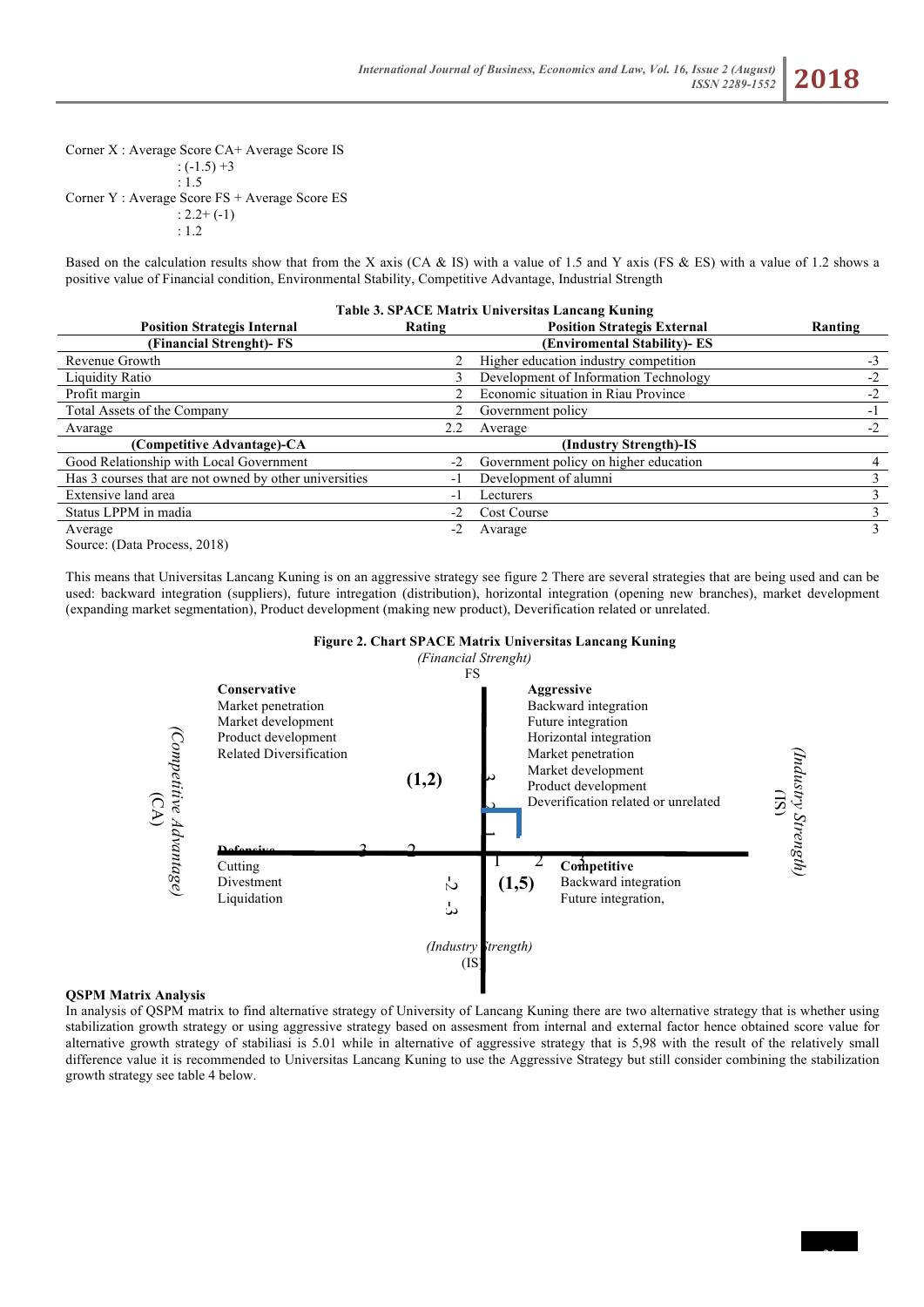**Table 4. QSPM Matrix Universitas Lancang Kuning**

# *ISSN 2289-1552* **2018**

| <b>Alternative Strategy</b>                                                         |          | <b>Stability Growth Strategy</b> |              | <b>Aggressive Strategy</b> |                |
|-------------------------------------------------------------------------------------|----------|----------------------------------|--------------|----------------------------|----------------|
| <b>Factor-factor</b>                                                                | Weight   | AS                               | <b>TAS</b>   | AS                         | <b>TAS</b>     |
| Opportunities                                                                       |          |                                  |              |                            |                |
| Relations with the<br>Government                                                    | 0.17     | 3                                | 0.51         | $\overline{4}$             | 0.68           |
| <b>Business Growth</b>                                                              | 0.06     | 3                                | 0.18         | $\overline{4}$             | 0.24           |
| Technology advances                                                                 | 0.08     | $\overline{c}$                   | 0.16         | 3                          | 0.24           |
| Government policy                                                                   | 0.07     | $\boldsymbol{2}$                 | 0.14         | $\mathfrak{Z}$             | 0.21           |
| Infrastructure development                                                          | 0.09     | $\overline{\mathbf{3}}$          | 0.27         | $\overline{4}$             | 0.36           |
| Economic growth                                                                     | 0.01     | $\,1\,$                          | 0.01         | $\mathbf{1}$               | 0.01           |
| <b>Total districts</b>                                                              | 0.04     | $\mathbf{1}$                     | 0.04         | $\sqrt{2}$                 | 0.08           |
| Center of Industrial                                                                | 0.09     | $\overline{c}$                   | 0.18         | $\sqrt{2}$                 | 0.18           |
| Center of Shoping mall                                                              | 0.02     | $\blacksquare$                   | $\theta$     | $\overline{\phantom{a}}$   | $\theta$       |
| Relations with the                                                                  |          |                                  |              |                            |                |
| Government                                                                          | 0.05     |                                  |              |                            |                |
| <b>Threat</b>                                                                       |          |                                  |              |                            |                |
| Competition                                                                         | 0.13     | 3                                | 0.39         | $\overline{4}$             | 0.52           |
| Replacement products                                                                | 0.1      | 3                                | 0.3          | $\overline{4}$             | 0.4            |
| Supplier                                                                            | 0.01     | $\mathfrak{Z}$                   | 0.03         | $\overline{4}$             | 0.04           |
| New comer                                                                           | 0.08     | 3                                | 0.24         | $\overline{4}$             | 0.32           |
| Strength                                                                            |          |                                  |              |                            |                |
| System recruitment for new<br>lecturer                                              | 0.06     | 3                                | 0.18         | 4                          | 0.24           |
| Facilities to get certificate<br>(Serdos)                                           | 0.08     | $\overline{c}$                   | 0.16         | $\overline{2}$             | 0.16           |
| Learning Method                                                                     | 0.02     | $\overline{\mathbf{4}}$          | 0.08         | $\overline{4}$             | 0.08           |
| Having several interesting<br>majors/faculty                                        | 0.09     | $\overline{c}$                   | 0.18         | 4                          | 0.36           |
| Career development                                                                  | 0.01     | 3                                | 0.03         | $\overline{4}$             | 0.04           |
| Sistem Information<br>Management (SIM)                                              | 0.06     | 3                                | 0.18         | $\overline{4}$             | 0.24           |
| Units LPPM Got status<br>Madia from Ristekdikti                                     | 0.07     | 3                                | 0.21         | $\overline{4}$             | 0.28           |
| Using Internet (Web, Media<br>social) for publication<br>Universitas Lancang Kuning | 0.05     | 3                                | 0.15         | 4                          | 0.2            |
| Support facility                                                                    | 0.05     | 3                                | 0.15         | $\overline{4}$             | 0.2            |
| Weakness                                                                            |          |                                  |              |                            |                |
| Data Based system                                                                   | 0.08     | $\overline{c}$                   | 0.16         | $\overline{4}$             | 0.32           |
| Capital                                                                             | 0.05     | 3                                | 0.15         | $\overline{4}$             | 0.2            |
| Access not maximum                                                                  | 0.04     | $\overline{c}$                   | 0.08         | 3                          | 0.12           |
| SOP not maximum                                                                     | 0.06     | $\sqrt{3}$                       | $0.18\,$     | $\overline{4}$             | 0.24           |
| Multi position of job                                                               | 0.02     | $\overline{\mathbf{3}}$          | 0.06         | $\overline{4}$             | 0.08           |
| Low innovation lecturer                                                             | 0.06     | $\overline{\mathbf{3}}$          | 0.18         | $\overline{3}$             | 0.18           |
| Location University of<br>Lancang Kuning                                            | $0.01\,$ | $\mathbf{1}$                     | 0.01         | $\overline{4}$             | 0.04           |
| Fee of course                                                                       | 0.05     | $\overline{\mathbf{3}}$          | 0.15         | $\overline{4}$             | 0.2            |
| Few lecturer held doctorate                                                         | 0.06     | $\mathbf{1}$                     | 0.06         | $\overline{4}$             | 0.24           |
| Appreciation and punishment                                                         | $0.01\,$ | $\overline{\phantom{a}}$         | $\mathbf{0}$ | L.                         | $\overline{0}$ |
| Total                                                                               |          |                                  | 5.01         |                            | 5.98           |

Source: (Data Process, 2018)

Based on the table above if using aggressive strategy Universitas Lancang Kuning need to maximize the internal strength that is owned today, because without strengthening on the internal side would be difficult to use aggressive strategy of several aggressive strategy choices that can be chosen Universitas Lancang Kuning product development, market development, horizontal growth, or product diversification which each related to the industry or that has no relationship with the core business of Universitas Lancang Kuning is education.

#### **TWOS Matix Analysis**

This analysis aims to select some strategic decisions based on Universitas Lancang Kuning choose to be used to compete in the higher education industry by exploiting the power to face the opportunities and threats and improvements to grasp the opportunity to cope with the threats of analysis conducted obtained strategies such as Maximizing the uniqueness of departments not yet owned by other universities in Riau Province through internal quality improvement such as opening the international class and master, Create a guidance and technical program in obtaining Research Grant (Ristekdikti) through improving the quality of researchers, Utilization of information technology to convey the benefits of Universitas Lancang Kuning to the community, Create an integrated data base system with the lowest and upper line in the form of dash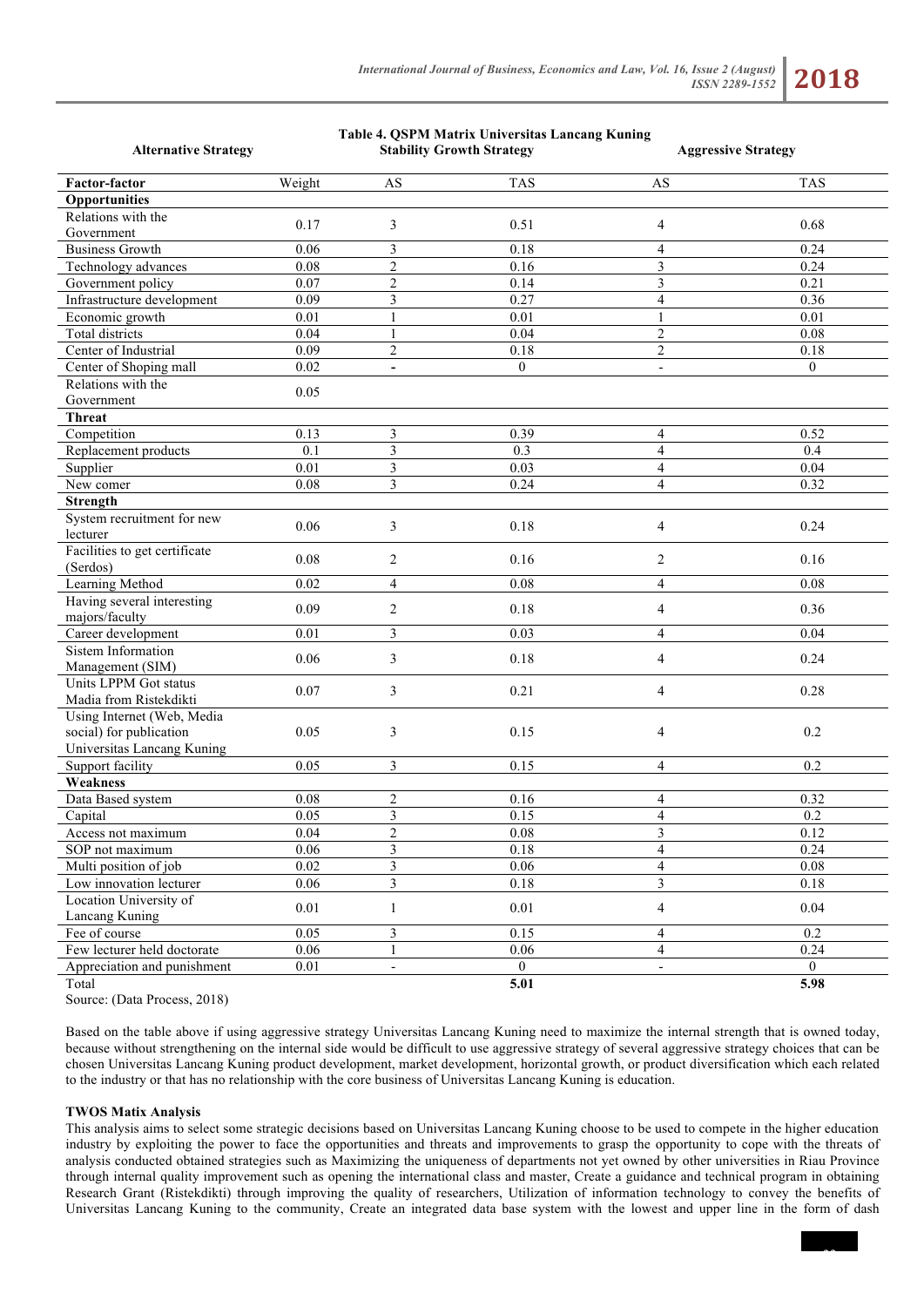performance of each unit, Clarify and evaluate the duties and responsibilities of each lecturer and employee through policy-wise in accordanc e with SOP, Facilitating lecturers to improve doctoral level (S3) level of education see table 5 below

| Table 5. TWOS Matrix Universitas Lancang Kuning                                                                                                                                                                                                                                                        |                                                                                                                                                                                                                                                                                                                                                                                                                                                                                                                                                                                                                                                                                                                                                                                                                                                                                                                                     |                                                                                                                                                                                                                                                                                                                                                                                                                                                                                                                                                                                                                                                                                                                                                                                                                                                                                                                              |  |  |  |  |
|--------------------------------------------------------------------------------------------------------------------------------------------------------------------------------------------------------------------------------------------------------------------------------------------------------|-------------------------------------------------------------------------------------------------------------------------------------------------------------------------------------------------------------------------------------------------------------------------------------------------------------------------------------------------------------------------------------------------------------------------------------------------------------------------------------------------------------------------------------------------------------------------------------------------------------------------------------------------------------------------------------------------------------------------------------------------------------------------------------------------------------------------------------------------------------------------------------------------------------------------------------|------------------------------------------------------------------------------------------------------------------------------------------------------------------------------------------------------------------------------------------------------------------------------------------------------------------------------------------------------------------------------------------------------------------------------------------------------------------------------------------------------------------------------------------------------------------------------------------------------------------------------------------------------------------------------------------------------------------------------------------------------------------------------------------------------------------------------------------------------------------------------------------------------------------------------|--|--|--|--|
| Opportunities<br>O.1 Relations with the Government<br><b>Business Growth</b><br>O.2<br>O.3<br>Technology advances<br>O.4<br>Government policy<br>Infrastructure development<br>O.5<br>Economic growth<br>O.6<br>Total districts<br>O.7<br>Center of Industrial<br>O.8<br>Center of Shoping mall<br>0.9 | <b>Strength</b><br>S.1<br>System recruitment for new lecturer<br>S.2<br>Facilities to get certificate (Serdos)<br>S.3<br>Learning Method<br>Having several interesting<br>S.4<br>majors/faculty<br>Career development<br>S.5<br>Sistem Information Management<br>S.6<br>(SIM)<br>S.7<br>Units LPPM Got status Madia from<br>Ristekdikti<br>Using Internet (Web, Media social)<br>S.8<br>for publication<br>Support facility<br>S.9<br><b>SO Strategy</b><br>Maximizing the uniqueness of<br>1.<br>departments / prodi not yet owned by<br>other universities in Riau Province<br>through internal quality improvement<br>such as opening the International<br>class, master $(S4, S3, SIM, S9+O3,$<br>04,05)<br>Create a guidance and technical<br>2.<br>program in obtaining Research Grant<br>(Ristekdikti) through improving the<br>quality of researchers (S.8, S.10+O5,<br>O(1)<br>Utilization of information technology<br>3. | <b>Weakness</b><br>W.1<br>Data Based system<br>W.2<br>Capital<br>W.3<br>Access not maximum<br>W.4<br>SOP not maximum<br>W.5<br>Multi position<br>W.6<br>Low innovation lecturer<br>W.7<br>Location University of Lancang Kuning<br>W.8<br>Fee of course<br>W.9<br>Few lecturer held doctorate<br>W.10<br>Appreciation and punishment<br><b>WO Strategy</b><br>1. Create an integrated data base system with the<br>lowest and upper line in the form of dash<br>performance of each unit $(W1+O3+O4, O6)$<br>2. Clarify and evaluate the duties and<br>responsibilities of each lecturer and employee<br>through policy-wise in accordance with SOP<br>$(W4, W5+O1, O5)$<br>3. Maximize the assets that are not managed by<br>way of utilization for financial resources<br>Universitas Lancang Kuning<br>$(W2, W7+O1, O5, O.10)$<br>4. Facilitating lecturers to improve doktorete (S3)<br>level of education (W6,W9+O1,O4) |  |  |  |  |
|                                                                                                                                                                                                                                                                                                        | to convey the benefits of Universitas<br>Lancang Kuning to the community<br>$(S9, S7+O3, O7)$                                                                                                                                                                                                                                                                                                                                                                                                                                                                                                                                                                                                                                                                                                                                                                                                                                       |                                                                                                                                                                                                                                                                                                                                                                                                                                                                                                                                                                                                                                                                                                                                                                                                                                                                                                                              |  |  |  |  |
| <b>Threat</b><br>Competition<br>T.1<br>T.2<br>Replacement products<br>T.3<br>Supplier<br>New comer<br>T.4                                                                                                                                                                                              | <b>ST Strategy</b><br>The focus raises the accreditation<br>1.<br>status of accreditation Institution B<br>Became A (S2, S3, S4, S8+T1, T2)                                                                                                                                                                                                                                                                                                                                                                                                                                                                                                                                                                                                                                                                                                                                                                                         | <b>WT Strategy</b><br>1. Evaluate the tuition fees offered to new students<br>to be more competitive $(W8+T1, T2, T4)$                                                                                                                                                                                                                                                                                                                                                                                                                                                                                                                                                                                                                                                                                                                                                                                                       |  |  |  |  |

Source: Data Process, 2018

#### **CONCLUSION**

Object of this research to create and formulating new strategy to compete in higher Education Industry in Riau Province, Based on result of this research showed that Universitas Lancang Kuning can use two Strategy there are strategy of growth and aggressive strategy stabiliasi, according (Soviyanti, 2018.). It means if Universitas Lancang Kuning use growth strategy. They can use several strategy, they are maximizing the uniqueness of departments yet owned by other universities in Riau Province through internal quality improvement such as opening the International class and master, Create a guidance and technical program in obtaining Research Grant (Ristekdikti) through improving the quality of researchers Utilization of information technology to convey the benefits of Universitas Lancang Kuning to the community. But if Universitas Lancang Kuning use stabilisasi strategy, they can use create an integrated data base system with the lowest and upper line in the form of dash performance of each unit, Clarify and evaluate the duties and responsibilities of each lecturer and employee through policy-wise in accordance with SOP, Maximize the assets that are not managed by way of utilization for financial resources Universitas Lancang Kuning and Facilitating lecturers to improve Phd Programe (S3). But if Universitas Lancang Kuning use all of two strategy, it can make Universitas Lancang Kuning able to compete with another Higher/Universities in Riau Provinsi Riau Although, it is not easy and they need much costs and time to implementation this strategy.

Limition of research is we need much data and responde, because when this research did with short time. After this research end we must show to Universitas Lancang Kuning but we do not have time to explaint our research result, because they are busy to discuss with us. But some of strategi is same with our alternative strategy and they is implemating it.

Other countries can learn from this case, we think all of countries have same problem about Higher/Universities. The problem is about quality of Lecture, Facility of campus to support the all process, Policy from government about Higher Education/Universities. In Indonesia policy about Universities always change so quickly, Effect from policy made Universities can not follow with fast to development their ability.

Several Policy can implication based on this research is all of University must have analysis internal and external because if University use it they can know about future. Without this two analysis university difficult to achieved their goal. Another policy, the University must think like

23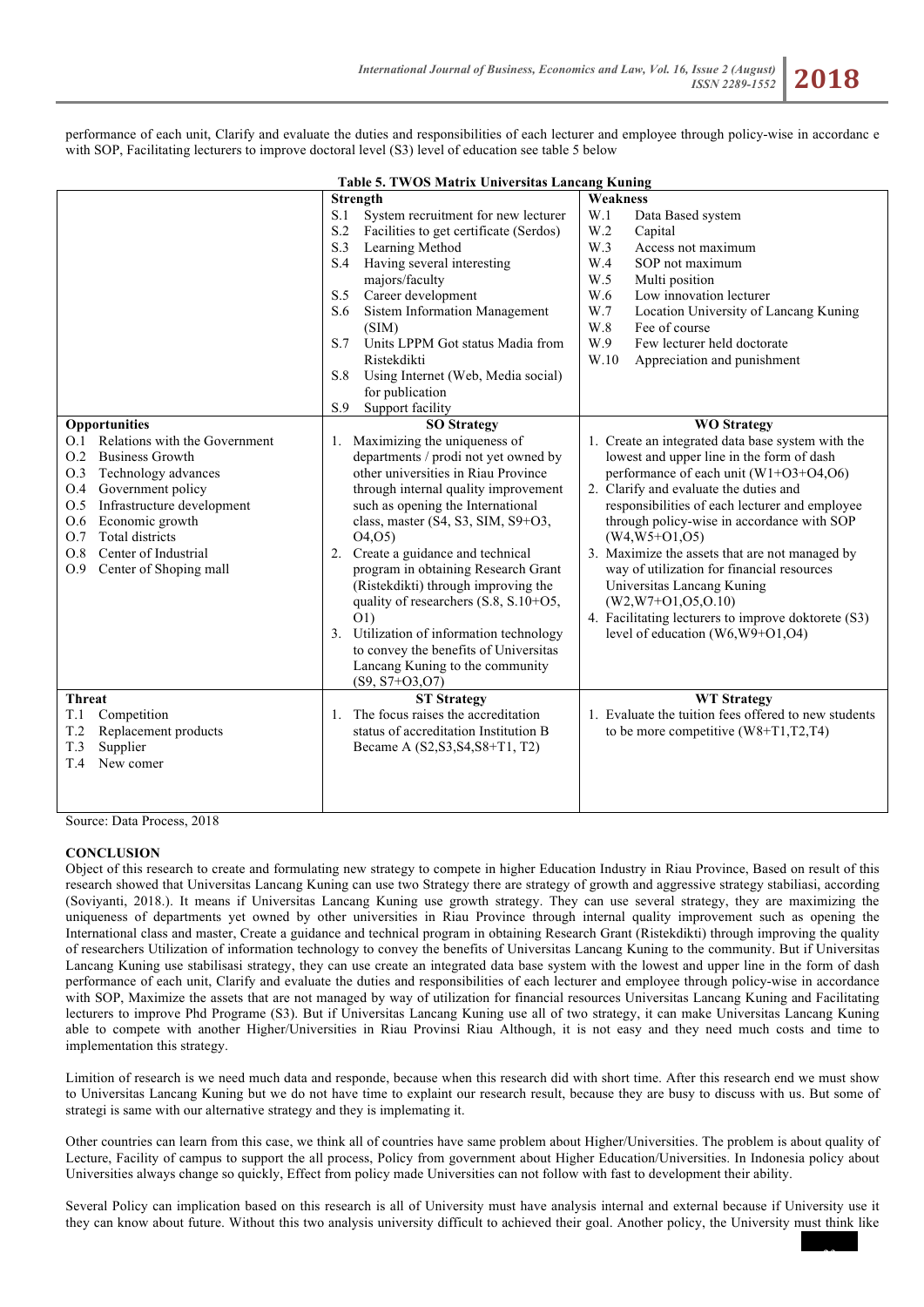company not only focus with social non profit, they must have corporate strategy to get another earning from other business, so if University have it. we think, they can compete with another higher/ University in the future,but if they do not have it, they can fail.

#### **REFERENCES**

- Barutçu, S., & Tunca, M. Z. (2012). The Impacts of E-SCM on the E-Tailing Industry: An Analysis from Porter's Five Force Perspectives. *Procedia - Social and Behavioral Sciences*, *58*, 1047–1056. https://doi.org/10.1016/j.sbspro.2012.09.1085
- David, F. R. D. & F. R. (2014). *Strategic Management: A Competitive Advantage Approach, Concepts& Cases* (15th Editi). Pearson.
- Davies, A., John, E., & Thomas, A. (2014). Corporate strategy development via numerical situation analysis. *Benchmarking: An International*. Retrieved from http://www.emeraldinsight.com/doi/abs/10.1108/BIJ-05-2012-0033
- Dikti, F. R. (2018). Pangkalan Data Perguruan Tinggi UNILAK. Retrieved April 12, 2018, from
- https://forlap.ristekdikti.go.id/perguruantinggi/detail/RTg3NDk3RUEtOENCNi00NUMwLUE2NzAtNUNEMDFENThERDAz Dwipartha, N. M. W. (2011). Pengaruh Faktor Ekonomi Makro dan Kinerja Keuangan Terhadap Nilai Perusahaan Manufaktur di Bursa Efek

Indonesia. *E-Jurnal Ekonomi Dan Bisnis Universitas Udayana*, 226–248.

- Fadilah, I. R. (2016). Anggaran Pendidikan Tinggi dari APBN Menurun Setiap Tahunnya, Begini Penjelasan Menristekdikti. Retrieved March 7, 2018, from http://jabar.tribunnews.com/2016/09/14/anggaran-pendidikan-tinggi-dari-apbn-menurun-setiap-tahunnya-begini-penjelasanmenristekdikti
- Grundy, T. (2006). Rethinking and reinventing Michael Porter's five forces model. *Strategic Change*, *15*(5), 213–229. https://doi.org/10.1002/jsc.764
- Gultom, A. (2017). *Indeks Harga Konsumen Provinsi Riau dan Nasional 2016*. Pekanbaru.
- Helms, M. M., & Nixon, J. (2010). *Exploring SWOT analysis – where are we now? Journal of Strategy and Management* (Vol. 3). https://doi.org/10.1108/17554251011064837
- Huarng, K. H., & Mas-Tur, A. (2015). Spirit of strategy (S.O.S): The new S.O.S for competitive business. *Journal of Business Research*, *68*(7), 1383–1387. https://doi.org/10.1016/j.jbusres.2015.01.019
- Kotler, P. (2000). Marketing Management , Millenium Edition. *Marketing Management*, *23*(6), 188–193. https://doi.org/10.1016/0024- 6301(90)90145-T
- Magazin, U. (2017). Menuju Universitas Kebanggaan. *Universitas Lancang Kuning*.
- Magazin, U. (2018). We Go International. *Universitas Lancang Kuning*, 60 hal.
- Maulana, M. (2018). Rencana Penyerahan Aset dari Pemprov Riau ke Universitas Lancang Kuning Disambut Positif. Retrieved March 5, 2018, from https://www.potretnews.com/berita/baca/2018/02/27/rencana-penyerahan-aset-dari-pemprov-riau-ke-universitas-lancang-kuningdisambut-positif
- Mohsenzadeh, M., & Ahmadian, S. (2016). The Mediating Role of Competitive Strategies in the Effect of Firm Competencies and Export Performance. *Procedia Economics and Finance*, *36*(16), 456–466. https://doi.org/10.1016/S2212-5671(16)30069-7
- Musran Munizu. (2010). Pengaruh Faktor-Faktor Eksternal dan Internal Terhadap Kinerja Usaha Mikro dan Kecil (UMK) di Sulawesi Selatan. *Jurnal Manajemen Dan Kewirausahaan*, *12*(1), pp.33-41. https://doi.org/10.9744/jmk.12.1.pp. 33-41
- Nasional, M. P. (2007). Peraturan Menteri Pendidikan Nasional Rebublik Indonesia Tentang Sertifikasi Dosen. Indonesia. Retrieved from http://sumberdaya.ristekdikti.go.id/wp-content/uploads/2016/02/Permendiknas-nomor-42-2007Serdos.pdf
- Porter, M. E. (1995). *Strategi Bersaing, Teknik Menganalisis Industri dan Pesaing*. Jakarta: Erlangga.
- riauterkini.com. (2018). Terancam Dilikuidasi, DPRD Riau Inisiatif Bentuk Tim Penyelamatan Unilak. Retrieved March 5, 2018, from http://www.riauterkini.com/politik.php?arr=130844&judul=Terancam-Dilikuidasi,-DPRD-Riau-Inisiatif-Bentuk-Tim-Penyelamatan-Unilak
- Ristekdikti. (2017). Visi, Misi & Strategi. Retrieved March 7, 2018, from https://ristekdikti.go.id/visi-misi-strategi/
- Saragih, R., & Anggadwita, G. (2016). Strategy Competitive for Creating Sustainable Growth in Software Development in Indonesia: A Conceptual Model. *Procedia - Social and Behavioral Sciences*, *219*, 668–675. https://doi.org/10.1016/j.sbspro.2016.05.049
- Shahba, S., Arjmandi, R., Monavari, M., & Ghodusi, J. (2017). Application of multi-attribute decision-making methods in SWOT analysis of mine waste management (case study: Sirjan's Golgohar iron mine, Iran). *Resources Policy*, *51*(November 2016), 67–76. https://doi.org/10.1016/j.resourpol.2016.11.002
- Sitohang, M. (2016). Daftar Perguruan Tinggi Negeri dan Swasta di Riau. Retrieved September 15, 2016, from
- http://www.lihat.co.id/pendidikan/daftar-perguruan-tinggi-negeri-dan-swasta-di-riau.html,
- Solihin, I. (2012). *Manajemen Strategik* (Adi Maulan). Jakarta: Erlangga.
- Soviyanti, E. (2018, July). External-Internal Environmental Analysis: Prudential Life Assurance Indonesia Corporate Strategy. In *IOP Conference Series: Earth and Environmental Science* (Vol. 175, No.1, p. 12091). IOP Publishing.
- Stonehouse, G., & Snowdon, B. (2007). Competitive advantage revisited: Michael Porter on strategy and competitiveness. *Journal of Management Inquiry*, *16*(3), 256–273. https://doi.org/10.1177/1056492607306333
- Sugiyono, P. (2012a). *Metode Penelitian Kuantitatif, Kualitatif dan R&D*. (Alfabeta, Ed.) (Cetakan Ke). Bandung.
- Sugiyono, P. (2012b). *Metode Penelitian Kuantitatif, Kualitatif dan R&D. Bandung* (Cetakan Ke). Bandung: Alfabeta.
- Suhardi, D. (2016). *Statistik Sekolah Menengah Atas (SMA)*. Jakarta. Retrieved from

http://publikasi.data.kemdikbud.go.id/uploadDir/isi\_583FC30B-53E3-42F5-88EB-940540BB8E5A\_.pdf

- Supriyono, J., Fathoni, A., & Hasiholan, L. B. (2016). Analis Rencana Strategi, Pengembangan Pasar, Dan Kualitas Desain, Terhadap Volume Penjualan Pada Jamu Ratu Cantik Smk Negeri 6 Semarang. *Journal of Management*, *2*(2).
- Syahrul. (2018). Unilak Dapat Dana Hibah Sampai Rp 5 Miliar. Retrieved April 13, 2018, from
- http://pekanbaru.tribunnews.com/2018/01/22/unilak-dapat-dana-hibah-sampai-rp-5-miliar
- TheoRizky. (2018). Unilak Hadir di Depan Istana Saat CFD, Warga Siak Ramai-ramai Cek Kesehatan. Retrieved April 13, 2018, from

http://pekanbaru.tribunnews.com/2018/04/09/unilak-hadir-di-depan-istana-saat-cfd-warga-siak-ramai-ramai-cek-kesehatan

Thomas L Wheelen, J David Hunger, Alan N Hoffman, C. E. B. (2015). *Strategic Management and Business Policy: Globalization, Innovation and Sustainability: Global Edition*. Pearson Higher Ed.

24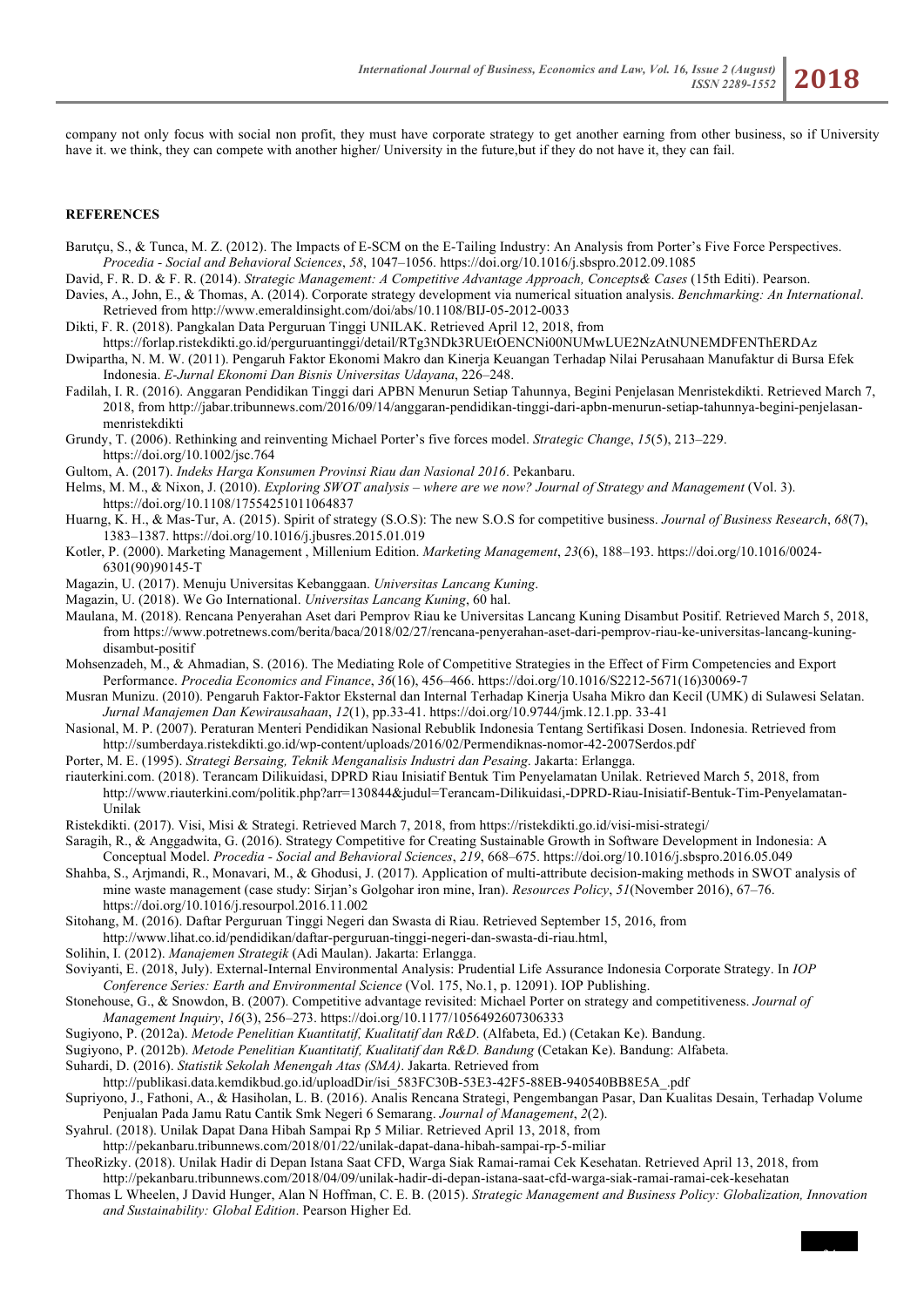25

Tinggi, P. D. P. (2016). *Statistik Pendidikan Tinggi 2014/2015*. Jakarta: PDDIKTI Kemristekdikti. Retrieved from chromeextension://ngpampappnmepgilojfohadhhmbhlaek/captured.html?back=1

Tjoe, T. F., & Sarjono, H. (2010). Strategi Bisnis pada PT CTL Dengan Pendekatan Metode Tows. *Binus Business Review*, *1*(2), 434–447. Tsitsipati, V., & Athanasios, C. (2014). SWOT analysis of the truffles market in Greece. *British Food Journal*, *116*(12), 1976–1997. https://doi.org/10.1108/BFJ-12-2012-0293

Umar, H. (2012). *Penelitian Kuantitatif (Langkah demi langkah). Dalam Pelatihan Metodologi Penelitian.* Bogor: Kopertis III.

Unilak. (2016). Unilak berlakukan Ujian masuk CBT. Retrieved April 13, 2018, from https://www.unilak.ac.id/web/detailberita/375 Unilak. (2017a). 25 Peserta Melamar Jadi Dosen di Unilak. Retrieved April 13, 2018, from

https://www.unilak.ac.id/web/detailberita/519/2017/09/26/25-peserta-melamar-jadi-dosen-di-unilak.

Unilak. (2017b). HOTSPOT AREA. Retrieved April 13, 2018, from https://www.unilak.ac.id/web/statis/hotspot-area

Unilak. (2017c). Transfortasi Kampus. Retrieved from https://www.unilak.ac.id/web/statis/transportasi-kampus

Unilak. (2018). Tingkatkan Kualitas Dosen, Unilak Taja Pelatihan Sertifikasi. Retrieved April 13, 2018, from

https://www.unilak.ac.id/web/detailberita/582/2018/02/05/tingkatkan-kualitas-dosen,-unilak-taja-pelatihan-sertifikasi Universitymetric. (2015). Peringkat Universitas Terbaik Di Riau. Retrieved September 15, 2016, from

http://www.universitymetric.com/2015/06/peringkat-jurusan-semua-universitas-di-pekanbaru-riau.html

Nofrizal, U*niversitas Lancang Kuning, Emai nofrizalfe@Universitas Lancang Kuning.ac.id*

Efritasoviyanti, *Universitas Lancang Kuning, Email efritasoviyanti@Universitas Lancang Kuning.ac.id*